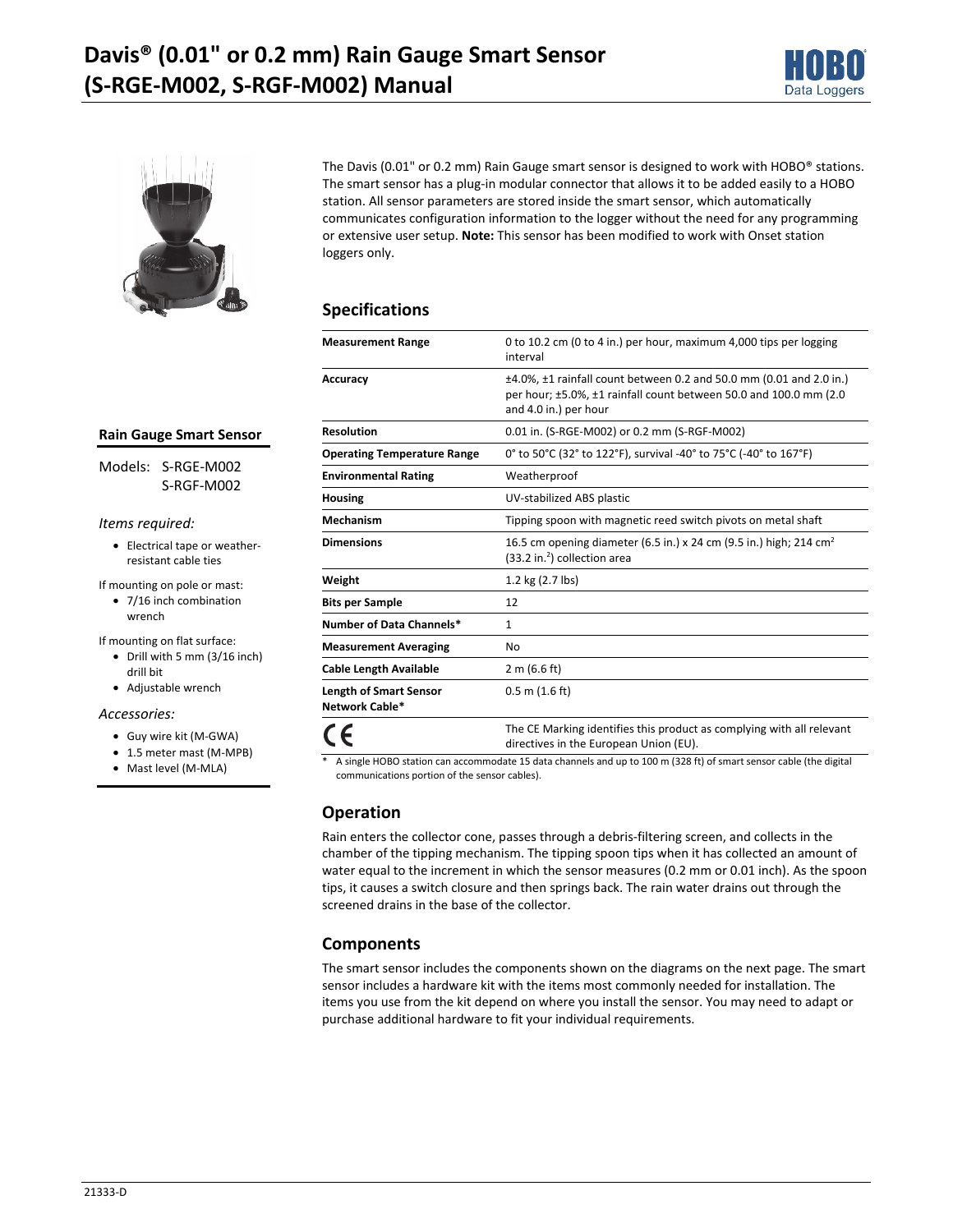

These are the internal components on the base.



# **Mounting**

### **Mounting Considerations**

Use the following guidelines to determine the best location for installing the sensor.

- You must mount the rain gauge smart sensor so that it is level. A built-in bubble level is attached to the base to simplify this process.
- Be sure there is an unobstructed path for water runoff from the drain screens.
- The sensor contains a magnet-operated switch that may not operate correctly if you mount the rain gauge on or near any object that is attracted to a magnet.
- Exposure to winds can reduce the measured rainfall amounts. Mount the sensor where there are no obstructions of rainfall at low angles (such as trees, houses, fences) and as low as possible out of the wind.
- If installing the sensor on a sheet metal roof, insulate the unit by making a platform out of wood. Mount the base of the rain gauge at least 4 cm (1 inch) away from any steel or iron surface and make sure the reed switch is at least 4 cm (1 inch) away from any steel or iron objects (e.g. nails).
- For the most accurate rainfall measurements, it is recommended that you mount the sensor upslope, about 3 meters (10 feet) away from the tripod, on a 1.5 meter high mounting pole (M-MPB). Alternatively, you can mount the sensor on the tripod mast.
- Tall objects can interfere with accurate rain measurements. It is recommended that you place the rain

bucket away from the obstruction by a distance greater than three times the height of the obstruction. If that is not possible, raise the rain bucket as high as possible to avoid shedding.

- Avoid splashing and puddles. Be sure the gauge is high enough above any surface that rain will not splash into the top of the collector.
- Vibration can significantly degrade accuracy of the tipping bucket mechanism. In windy locations make sure that the bucket will be vibration-free. Consider using guy wires to secure a pole or tower-mounted bucket.
- To provide long-term protection from moisture entry, the smart sensor adapter must be mounted horizontally and with the cable wires routed with drip loops so that water drains away from the cable entry point as shown in the example below. When mounted properly, the housing is weatherproof (but not waterproof).



## **Preparing the Sensor**

1. Remove the cone from the base by rotating the base until the latches on the cone line up with the latch openings in the base, then lift the cone away from the base.



2. The tipping assembly on the base has been secured to avoid possible damage to the assembly. Remove the rubber band to release the tipping assembly.

### **Mounting on a Wooden Post or Flat Surface**

- 1. With a 5 mm (3/16 inch) drill bit, drill two holes approximately 54 mm (2-1/8 inches) apart. Use the metal backing plate as a guide when marking the holes and a carpenter's level to ensure the holes are level.
- 2. Insert the 1/4 inch x 3 inch lag screws through the metal backing plate and the holes in the mounting base into the post. Make sure the base is level by checking the built-in bubble level.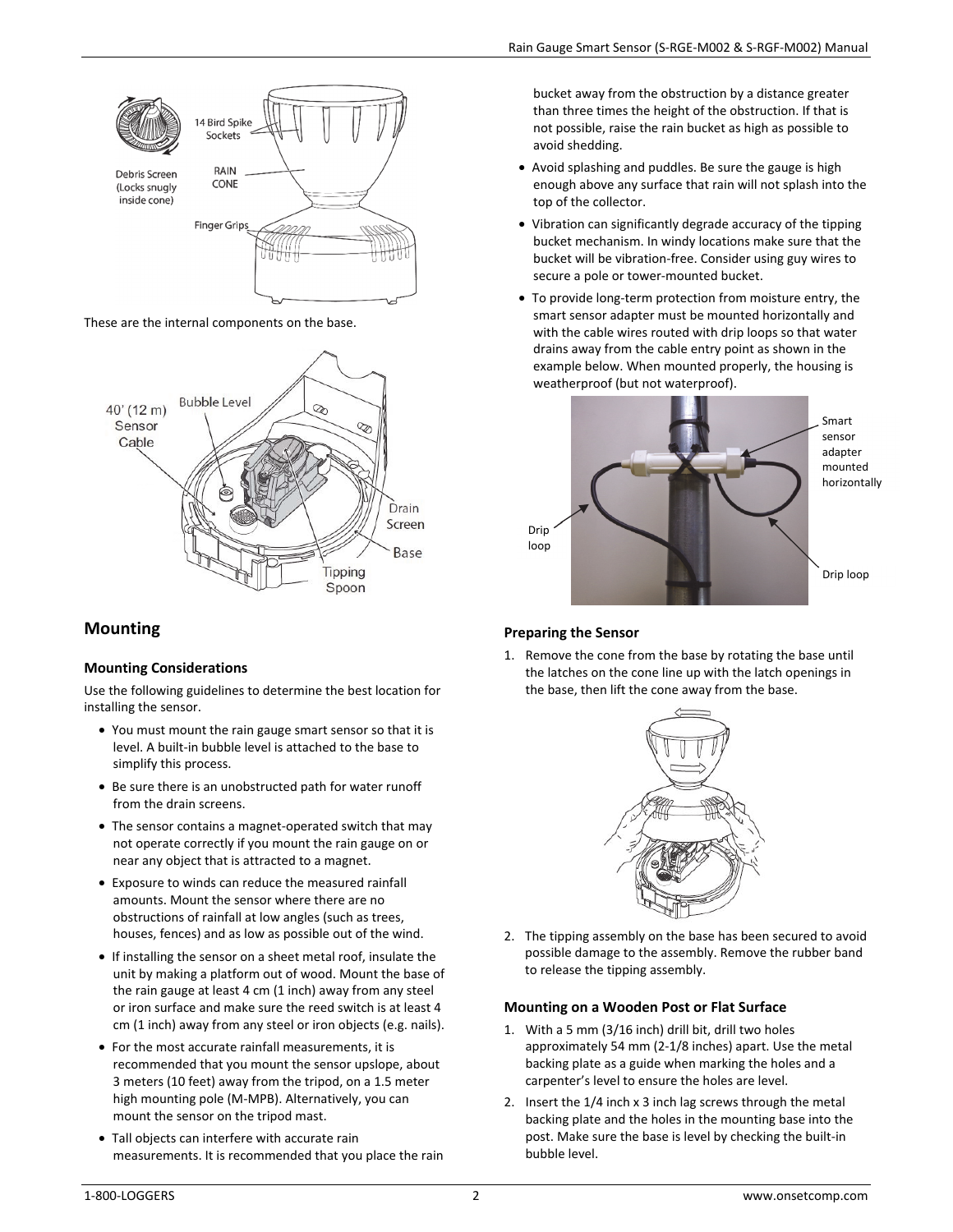3. Tighten the lag screws using an adjustable wrench or 7/16 inch wrench.



### **Mounting on a Pole or Mast**

With the supplied U-bolt, the rain collector can be mounted on a pole having an outside diameter ranging from 32 to 44 mm (1-1/4 to 1-3/4 inch). A larger U-bolt (not supplied) can be used to mount to a pole with a maximum outside diameter of 64 mm (2-1/2 inch).

To mount on a smaller pole, obtain a U-bolt that fits the base openings but has a shorter threaded section. If the included U-bolt is used with a smaller pole, the bolt will interfere with the rain collector cone.

Use the built-in bubble level to ensure the sensor is level.

- 1. While holding the mounting base against the pole, place the two ends of a U-bolt around the pole and through the two holes in the base.
- 2. Slide the metal backing plate over the bolt ends as they stick out toward the rain collector cone. Secure the backing plate with a washer, a lock washer, and a hex nut on each of the bolt ends. Adjust the height of the rain collector, then tighten the nuts.



#### **Completing the Sensor Installation**

1. To use bird spikes, insert one spike into each socket around the rim of the cone. The sockets are tapered; push firmly or tap lightly with a hammer for a more secure fit. Be careful; bird spikes may be sharp. **Note:** If you choose not to install

the bird spikes, we recommend that you keep the packet of spikes in case birds become a problem in the future.



- 2. Place the cone back onto the base by putting the latches on the cone into the latch openings in the base and rotating the cone clockwise until the latches "lock" into place.
- 3. Place the debris screen, pointed end up, into the cone. The screen prevents large bits of debris from blocking the funnel hole. If bird nesting is a problem, you can place a spike in the hole on top of the debris screen. Note that using a bird spike in the debris screen may make the screen more likely to be blown over or out in a high wind gust.
- 4. To prevent fraying or cutting the cable where it is exposed to weather, secure it so it does not whip about in the wind. Use electrical tape or weather resistant cable ties to secure the cable. Place tape or ties approximately every 1 to 1.6 m (3 to 5 ft). Do not use metal staples to secure cables as they can cut the cables. Make sure there are drip loops on both sides of the smart sensor housing, which must also be mounted horizontally as described under *Mounting Considerations*.

## **Connecting the Sensor to a Station**

To connect the sensor to a station, stop the station from logging and insert the smart sensor's modular jack into an available smart sensor port on the station. See the station manual for details on operating stations with smart sensors.

## **Maintenance**

For greatest accuracy, you should thoroughly clean the smart sensor at least once or twice a year.

- 1. Separate the cone from the base.
- 2. Use a soft damp cloth to clean pollen, dirt, and other debris from the cone, cone screens, and bucket.
- 3. Use a pipe cleaner to clear the funnel hole in the cone and the drain screens in the base. When all parts are clean, rinse with clear water.
- 4. Reattach the cone and replace the screen.